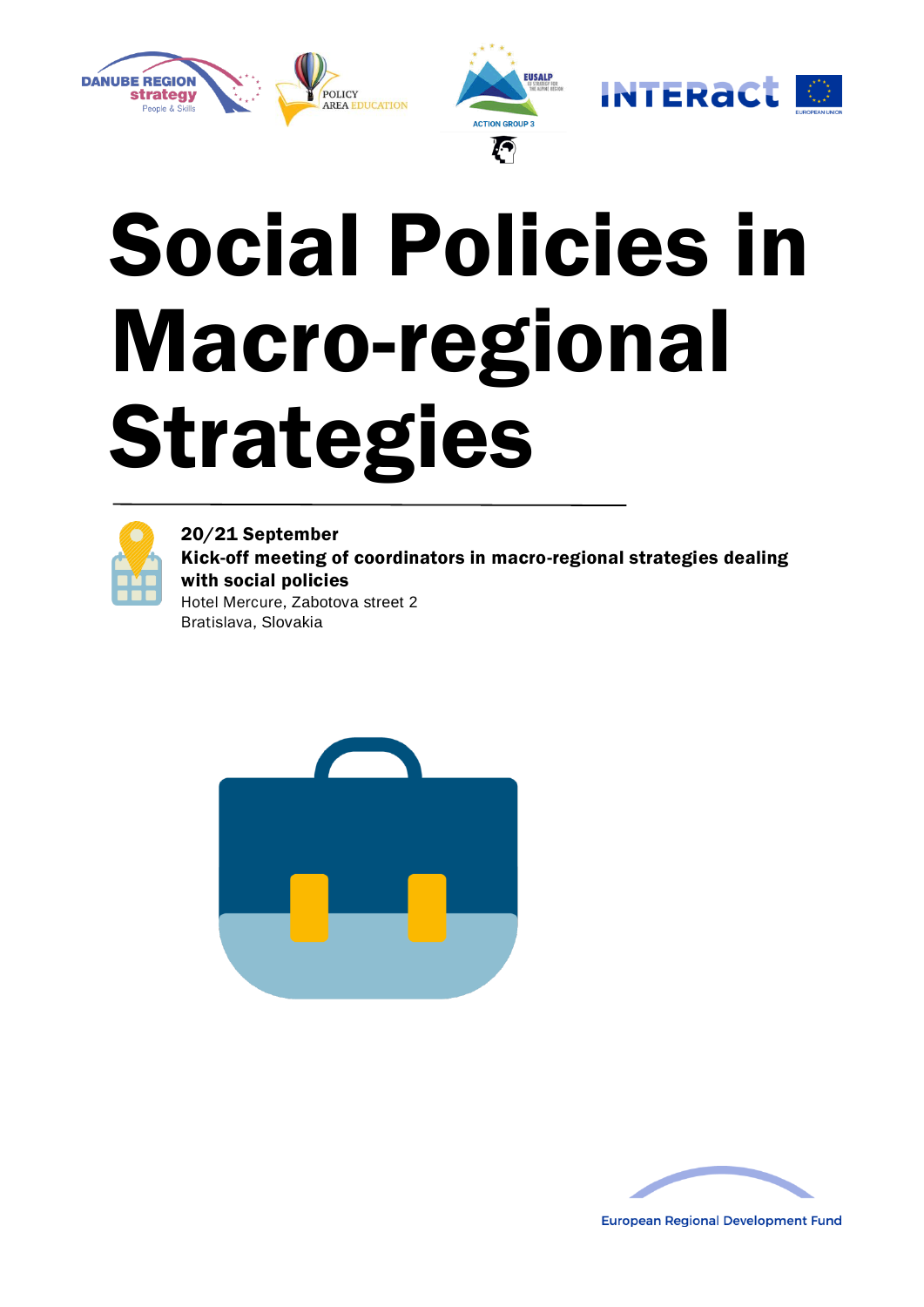

Kick-off Meeting of coordinators in macro-regional strategies dealing with social policies (employment, inclusion) 20/21 September Bratislava, Slovakia

## **Objectives**

The meeting intends to bring together thematic coordinators from the four macroregional strategies (MRS) dealing with social policies such as labour market issues, employment, social inclusion, or migration. It aims at fostering an exchange of experience across the four macro-regional strategies and discuss cross-cutting issues, such as

- Promotion of cooperation in the field of social policies
- Alignment of funding to MRS
- Strategic communication
- Upcoming MFF

The ultimate aim of the meeting is to kick-off a sustained exchange among macroregional coordinators, and bring together experts, funding sources, and policy makers. Many challenges in the social field know no borders, and territorial cohesion and inclusive growth are strongly interrelated. Moreover, new challenges have arisen that can be solved only jointly by the Member States and the European regions, be it migration, labour market issues or youth unemployment.

With regards to funding, networks of ESF Managing authorities have been established in the Baltic Sea region and in the Danube region. Moreover, 19 EU Member States envisage transnational calls within their ESF and many Interreg programmes support projects in the field of social affairs.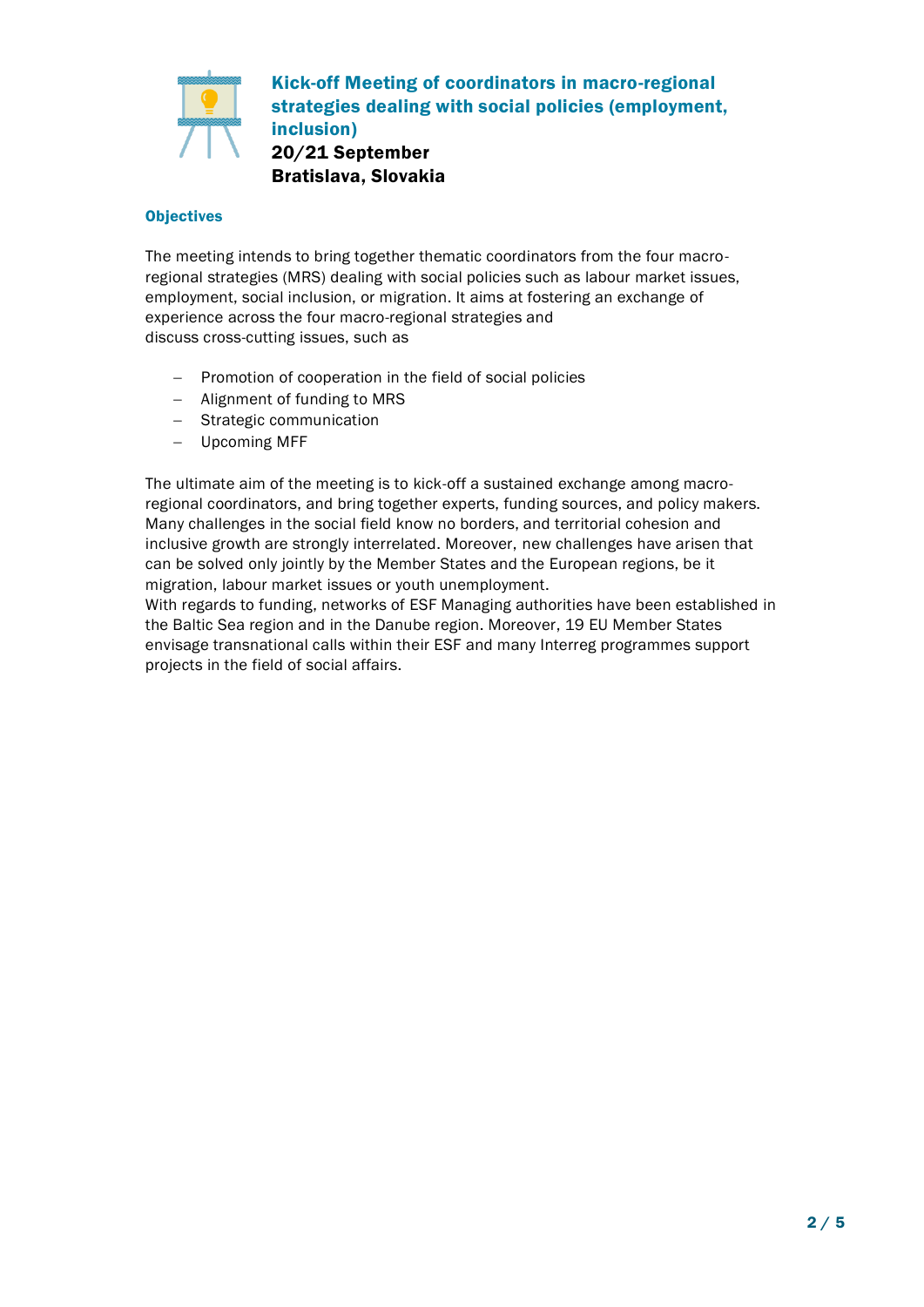

Kick-off Meeting of coordinators in macro-regional strategies dealing with social policies (employment, inclusion) 20/21 September Bratislava, Slovakia

| Day one     | <b>Thursday, 20 September 2018</b>                                                                                                                                                                                                                                                                                              |
|-------------|---------------------------------------------------------------------------------------------------------------------------------------------------------------------------------------------------------------------------------------------------------------------------------------------------------------------------------|
| 14.00-14.30 | Registration and Welcome Coffee                                                                                                                                                                                                                                                                                                 |
| 14.30-14.40 | <b>Welcome and introduction</b><br>Boris Sloboda, Director General EU Funds Section of the Ministry of<br>Labour, Social Affairs and Family; Slovakia<br>Jörg Mirtl, Interact programme                                                                                                                                         |
| 14.40-15.00 | Update from the Commission (DG Employment)<br>Jader Cané, European Commission, DG Employment                                                                                                                                                                                                                                    |
| 15.00-16.00 | Tour de Table of Macro-Regional Coordinators<br>Exchange of experience across macro-regional strategies<br>Roland Hanak, Priority Area "People and Skills" of the EUSDR<br>Anders Bergström, Policy Area "Education" of the EUSBSR<br>Boglarka Fenyvesi-Kiss, Action Group Labour Market, Education &<br>Training of the EUSALP |

- 16.00-16.30 Coffee break
- 16.30-17.00 Presentation of Interact's Inclusive Growth Network *Mercedes Acitores, Interact*
- 17.00-18.00 Project Presentations
	- *International activities of the Vienna board of Education Stuart Simpson, Vienna Board of Education*
	- *Territorial Action Plan for Employment initiative*
	- *Silvester Holop, Interreg HU-SK programme*
	- *Activities of the Baltic Sea Labour Forum – School2Work project Gunnar Anderzon, Swedish Association of Local Authorities and Regions*
	- *Construction Academy in the Republic of Moldova*
	- *Viorica Corlat-Turcan, I.P.R. Callidus*
- 19.30 Dinner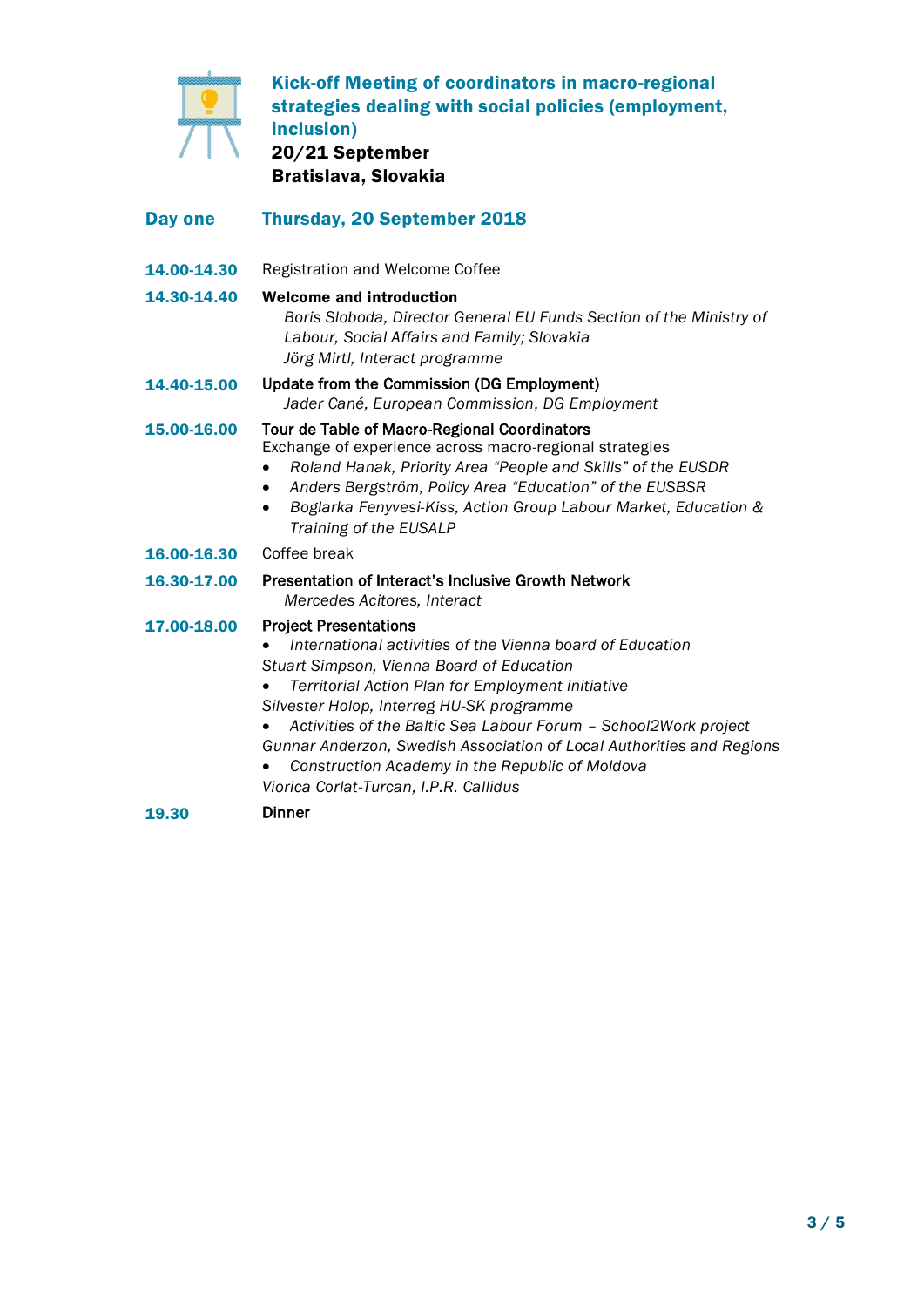

Kick-off Meeting of coordinators in macro-regional strategies dealing with social policies (employment, inclusion) 20/21 September

Bratislava, Slovakia

Day two Friday, 21 September 09.00-9.20 Continuation of the discussion 09.20-10.30 Group Work Issues to be addressed: - Alignment of funding to MRS - Strategic communication Promotion of cooperation in the field of social policies

- Upcoming MFF
- Project coordination
- 10.30-11.00 Coffee Break

11.00-11.30 Reports from the Groups

- 11.30-11.45 A.o.b
- 11.45-12.00 Conclusions of the Meeting
- 12.00 Light lunch

## Registration

Please submit your registration here: [https://apps.interact](https://apps.interact-eu.net/interact/events.nsf/registrationform.xsp?eid=3EA2)[eu.net/interact/events.nsf/registrationform.xsp?eid=3EA2](https://apps.interact-eu.net/interact/events.nsf/registrationform.xsp?eid=3EA2)

In order to register, it is required that you have signed up for the Interact database: <https://apps.interact-eu.net/interact/main.nsf/registration.xsp>

## **Practicalities**

Participants are responsible for their own travel and accommodation arrangements. A limited number of rooms has been reserved in Hotel Mercure, which is in the vicinity of the main train station of Bratislava.